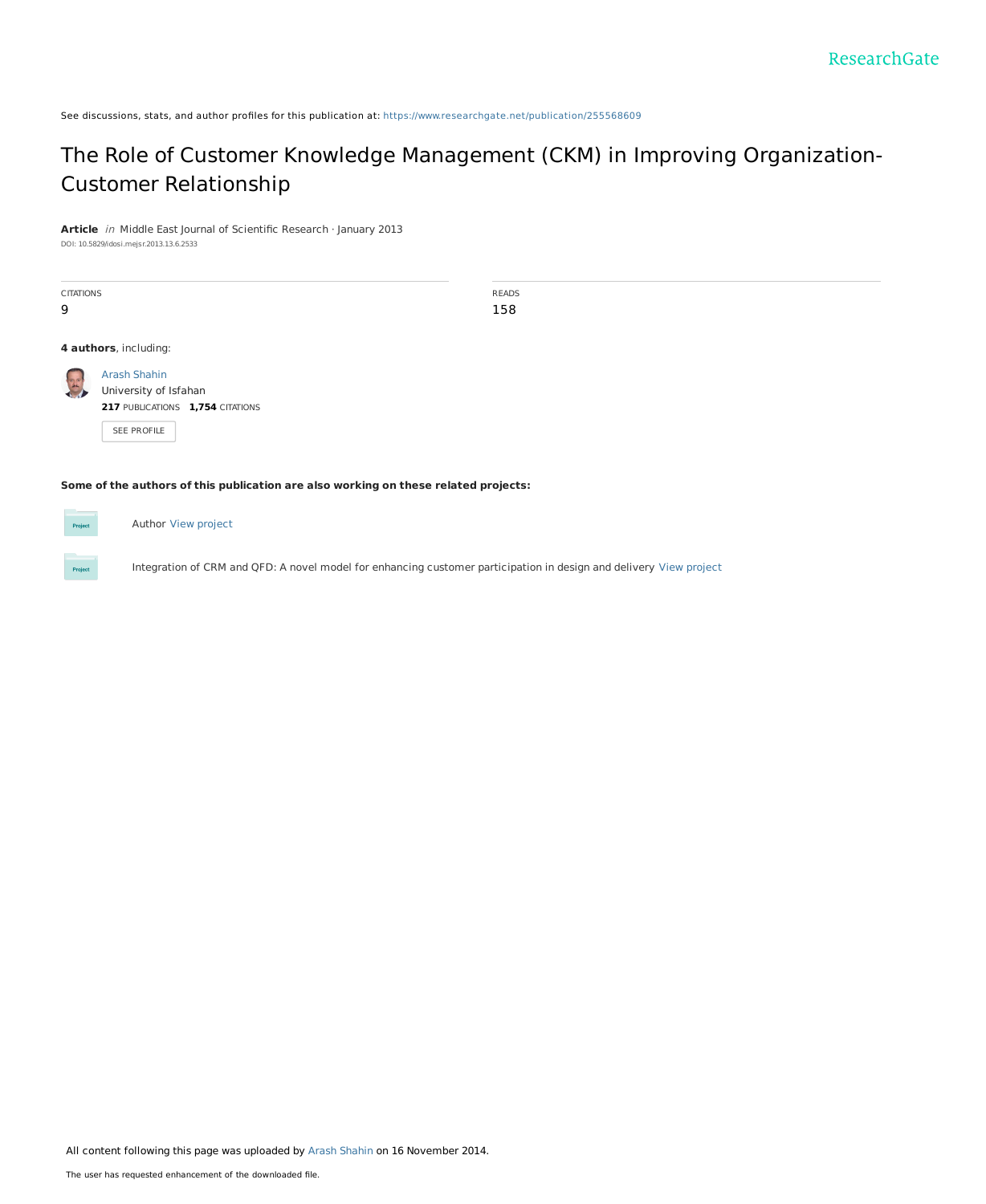Middle-East Journal of Scientific Research 13 (6): 829-835, 2013 ISSN 1990-9233 © IDOSI Publications, 2013 DOI: 10.5829/idosi.mejsr.2013.13.6.2533

## **The Role of Customer Knowledge Management (CKM) in Improving Organization-Customer Relationship**

<sup>1</sup>Ali Attafar, <sup>2</sup>Majid Sadidi, <sup>3</sup>Hamideh Attafar and <sup>1</sup>Arash Shahin

<sup>1</sup>Department of Management, University of Isfahan, Isfahan, Iran <sup>2</sup>Department of Management, Shaykhbahaee University, Isfahan, Iran <sup>3</sup>Faculty Member of Payam Noor University, Harand Campus, Isfahan, Iran

**Abstract:** The customer's value has become apparent for the leading companies in today's competitive environment. Therefore they are constantly trying to improve their relationship with customers via their customer relationship management systems. Knowledge management (KM) can also help to improve the quality of the information obtained by customer relationship management (CRM). However, in order to be more effective, KM should be provided with a steady and ongoing process of gathering information from outer sources in cooperation with the CRM system. In this study, a customer knowledge management (CKM) model has been proposed for the integration of CRM and KM in four stages. In addition, a survey has been conducted to identify the barriers of the design and implementation of CKM. Research sample included Managers of 22 manufacturers in Isfahan and the questionnaire consists of 29 multiple-choice questions. Findings imply that inadequate supporting budgets, lack of senior management commitment to CKM and poor communication are the barriers to the design and implementation of CKM.

Key words: Knowledge Management · Customer Relationship Management · Customer Knowledge Management

from the hardware domain to that of software and Therefore, it seems that KM can be beneficial to better recently to that of information and policies. Meaning, implementation of CRM. For this reason, the present that only those organizations will progress and thrive article attempts to investigate upon the impact of KM on that think up methods and processes to meet their needs successful CRM. Also, the article will present the comparatively better than their rivals. In this regard, integrated model of both systems. Prior to the analysis of Knowledge Management (KM) and Customer the presented consistent model, elaborated definitions Relationship Management (CRM) have been the focus will clarify the point better. Furthermore, an empirical of attention in organizations and academic contexts, analytical research is conducted to support the since both strive to obtain the constant benefits of integration of these two systems in the real world. competition through the optimization of the organizational This research identifies the integration barriers of CRM resources in order to support commerce [1] leading to and KM in organizations in order to make clear the competitive advantage. CRM in competitive markets possibility of achieving Customer Knowledge has inspired the organizations to look into ways to be Management (CKM). in touch with a widespread scope of customers and also approaches to gain this knowledge. Easily said, **Literature Review:** In order to support KM, in this that it would be impossible to keep in touch with a section CRM and its conceptual framework, KM and its wide scope of customers without employing KM [2]. application in businesses and the uniformity of KM and To enhance the efficacy, effectiveness and the CRM are demonstrated.

**INTRODUCTION** trustworthiness of desirable goods and services to Competition in today's market has been transferred ought to manage its knowledge about customers. customers and to meet their satisfaction, the organization

**Corresponding Author:** Dr. Arash Shahin, 1.242 Saeb Avenue, Isfahan, Iran, Posrt Code: 81848-13713. Tel: +98 311 7932040, Fax: +98 311 6682910.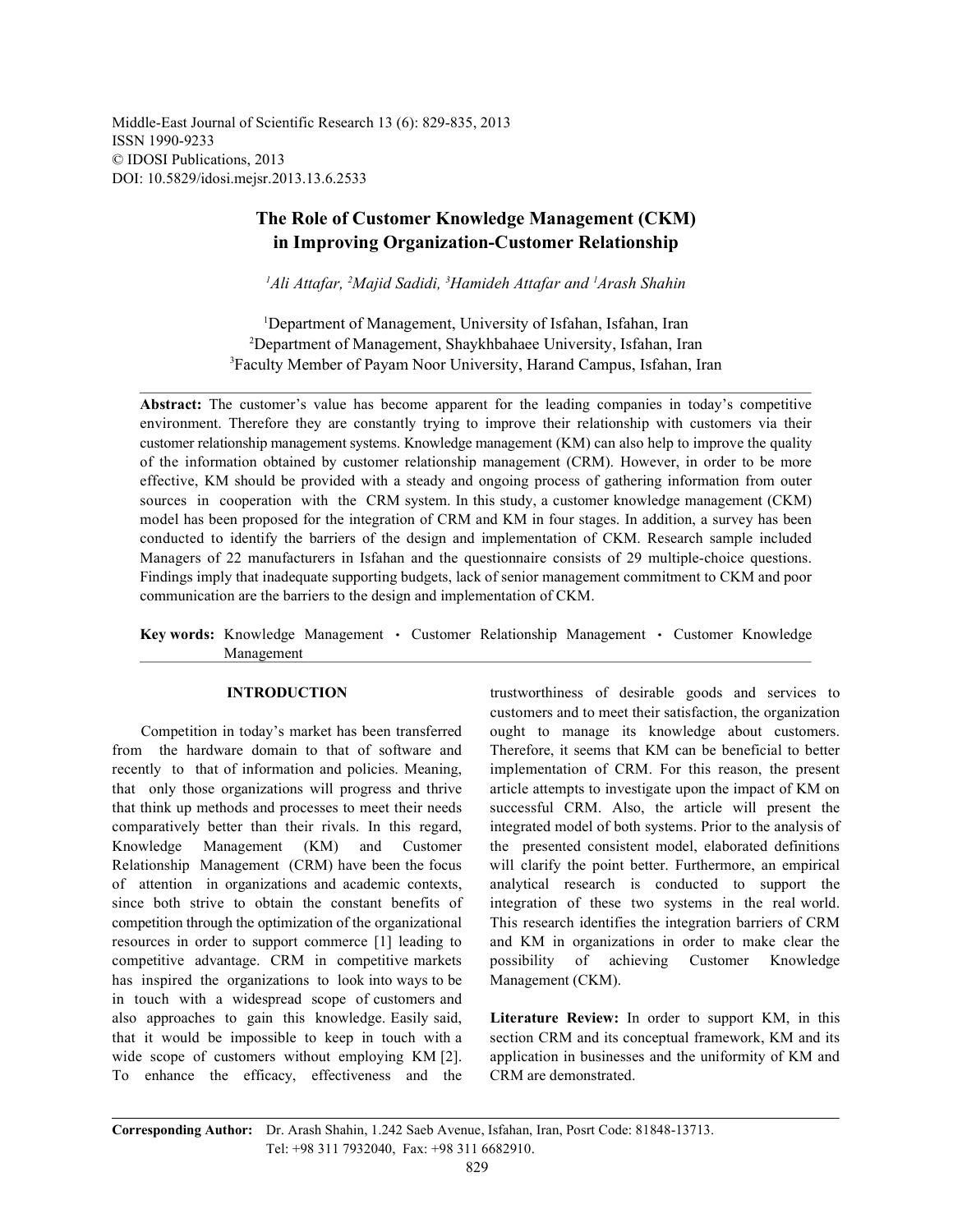relationship management (CRM) is a process to identify, knowledge management include implementation and select, acquire, develop and retain profitable customers maintenance of the organizational and technical [3]. Through having long-term relationships with each of infrastructures as the indispensible groundwork to spread the customers, CRM both considers their requests and knowledge and to opt for specific technologies. Through quite a new notion, but it has employed the most as personnel, information centers, documents and files developed technology, namely IT, in order to serve the are gathered and classified in appropriate categories. customers in a practical fashion [4]. CRM is recognized as This data will be accessible in many ways throughout the organizations should utilize CRM to replace the wholesale data will be provided in order to make proactive decisions perspective while maintaining customers through at the right time [9]. Knowledge can be divided into two appropriate relationships with each of them [6]. Therefore, groups of implicit and explicit. Explicit knowledge is which acquires its data from various sources such as knowledge is a collection of policies, approaches, Provided that the CRM system is well devised and objectives in each organization. Explicit knowledge can be four main objectives [8]: manuals. This knowledge can be simply distributed

- 
- 
- 
- 

utilizing knowledge in organizations has become a regenerate information. In this way, the acquired procedure which can lead to competitive advantage. knowledge can be utilized to achieve the aspired Availability of knowledge in organizations is such a objectives [9]. The presented introduction about valuable fund that empowers them in various complicated knowledge management can generally be applied to many situations [9]. Knowledge management includes organizations. However, what is highlighted in this article supporting innovations, brainstormed ideas and is the knowledge management process in commercial utilization of organizational thought power. It also circumstances which is further elaborated below. embodies acquiring appropriate insight and experience to make the data accessible and useful for the time and place **Knowledge Management in Business:** Most of the where they come in handy and also for those who need it models presented in knowledge management have [10]. Knowledge management is an approach which shortcomings in business contexts [1]. This section is creates data to meet the managers', customers' and dedicated to an exhaustive explanation of a model of operators' satisfaction. In other words, knowledge knowledge management that is deemed appropriate for management is an inclusive process that considers business and can be applied to CRM as well. The general identification, transmission and usage of accurate data form of the model is depicted in Figure 1.

**Customer Relationship Management:** Customer and experience in organizations. The main principles of needs and tries to provide their satisfaction. CRM is not this process, all available sources of information such one-to-one marketing in business [5], which in turn means organization for the knowledge workers. The appropriate CRM is a modern tool to analyze customers' information subjective, reasoned and logical. In other words, explicit internet, stores, interaction centers, exhibits, etc. [7]. applications, documents, instructions, reports and implemented, thorough identification of the customers will stated as words and numbers, or given in forms of data, definitely happen. More often, CRM strategy is based on scientific formulae, detailed descriptions and instruction To hearten the other companies' customers as well The other type of knowledge is implicit; it is totally as the potential customers to embark on the first personal and can hardly be distributed in specific forms purchase; among people. Mental insight, intuition and hunches To encourage the first-time customers for further account for this type of knowledge. Implicit knowledge purchase; has deep roots in experimental activities, objectives, To keep the temporary customers as permanent values and feelings [11]. Organizations must enjoy both customers; and explicit and implicit knowledge in management in order to To provide decent services for faithful customers. manipulate their data. For this reason they need to among people both officially and systematically [11]. provide appropriate cycles of available knowledge.

CRM enables the managers to employ customers' Information cycle or so-called knowledge data to increase their production, provide better services management includes four levels: first, accessible and boost their long-term profit. knowledge inside the organization must be identified, **Knowledge Management:** Nowadays, providing and should be shared with others to add to the data and collected and stored in a proper medium. Next, information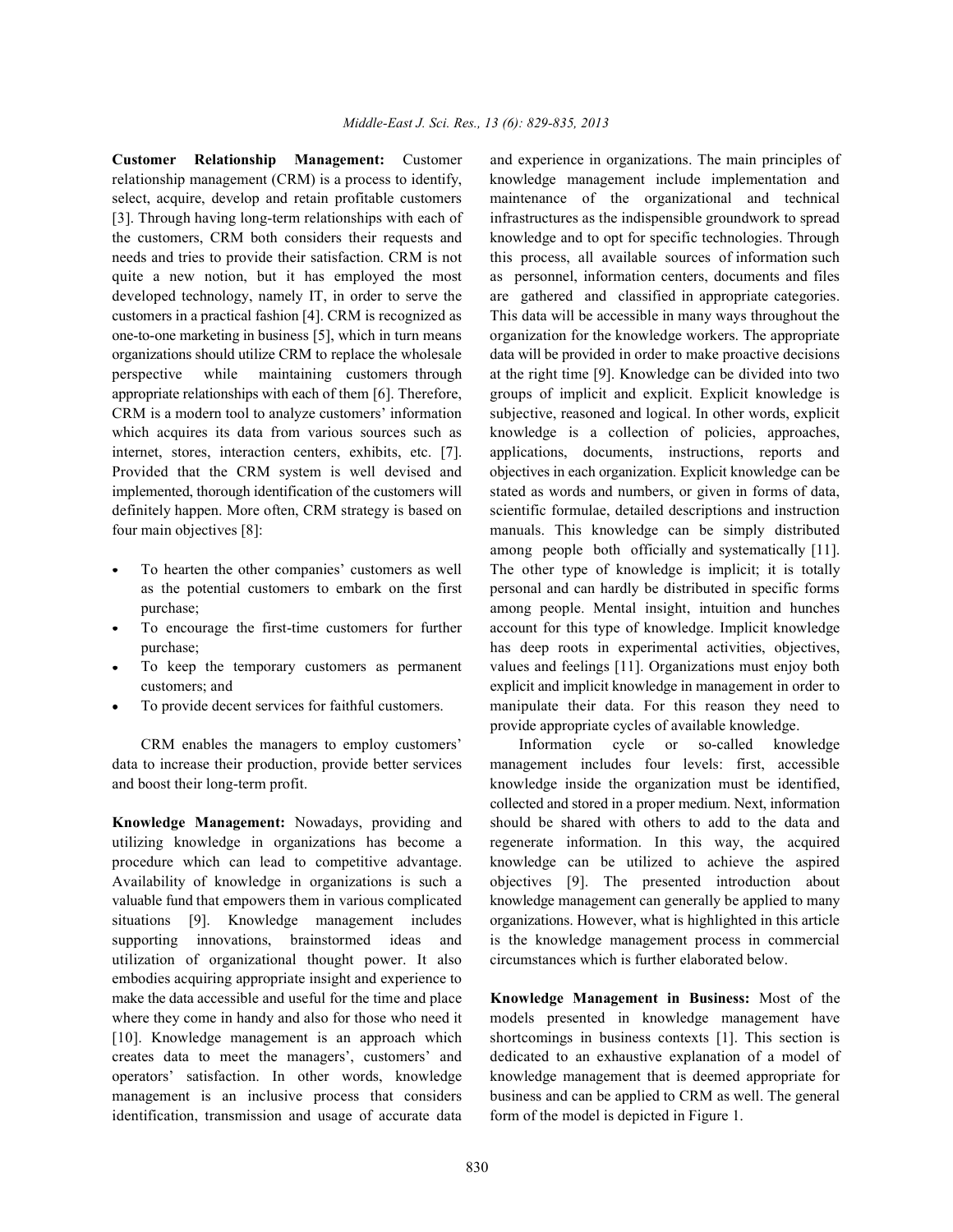

in business contexts, it should be stated that business practiced well, they will lead to such benefits that the activities are divided into three levels of knowledge about organization will be comparatively well-performed among customers, knowledge for customers and knowledge from other competitors. customers. Knowledge about customers is to figure out the motivations and requirements of the customers. **Integrating CRM and Knowledge Management:** To build This knowledge is needed to aim customers in competitive up a steady and profitable relationship with customers, contexts. The nature of this type of knowledge is one-to- organizations must identify their customer's respective one interaction with customers. Knowledge for customers needs and preferences and try to satisfy them. Such work is to provide customers with the information they need. is under question unless utilizing "customers' Organizations must transmit the information about their knowledge" [9]. Constant relationship with customers' products, services and technology to the customers. requires continuant input of their information into the The direction of the movement in this case is from organization through CRM. Later, this is the organization organizations towards customers. which makes the information meaningful through

know about products, distributers, competitors and needs complete integration between KM and CRM to markets. This type of knowledge which moves from become successful in competitive markets. The unity of customers towards organizations can help improve the CRM and KM results in gaining profit. On one hand, KM products, services and marketing programs. The levels of focuses on the most valuable knowledge (i.e. customers' knowledge presented here can play important roles in knowledge) and on the other hand, CRM utilizes a commercial contexts to achieve the aims of knowledge conceptual framework to increase the quality of management. The management of the management of the management of the management of the management of the management of the management of the management of the management of the management of the management of the manageme

the organization to opportunities through the described both conceptually and practically. maintenance and management of knowledge. To do this, the organization must first of all, identify its needs **Conceptual Framework of CKM:** The final goal of CKM regarding customers, so-called "customers' knowledge". is to have a steady and long-term relationship with This information helps the organization to better customers in order to turn them into trade partners. If the recognize its customers. Such a procedure is called process takes place appropriately, organizations could

Fig. 1: The pyramid of knowledge management in generates efficiency. Knowledge efficiency follows commercial process [12] understanding the present and future needs of the Prior to any elaboration on knowledge management business procedures [1]. Provided that these stages are knowledge transparency and results in customers' knowledge. Dissemination of the knowledge implemented among traders in the former stage, paves the way for its usage. The next step which is called knowledge development is dedicated to the adaptation of available knowledge with business procedures. Gathering appropriate knowledge at this stage is based on the customers' traits, abilities and also organizational merits in order to keep up with the customers' needs. This knowledge is provided for the customers. However, customers should take a significant part in knowledge management in order to boost the efficiency of the gathered data. Indeed, it is the transmission of data from the market to organizations that gives value to the domestic knowledge of organizations. Therefore, customers play key roles in creating the final stage of knowledge management which is called knowledge efficiency. It is, in fact, knowledge from customers that customers in order to augment the effectiveness of the

Knowledge from customers includes what customers knowledge management. Therefore, the organization The main goal of KM in business activities is to lead integrated model of CRM and KM presented and will be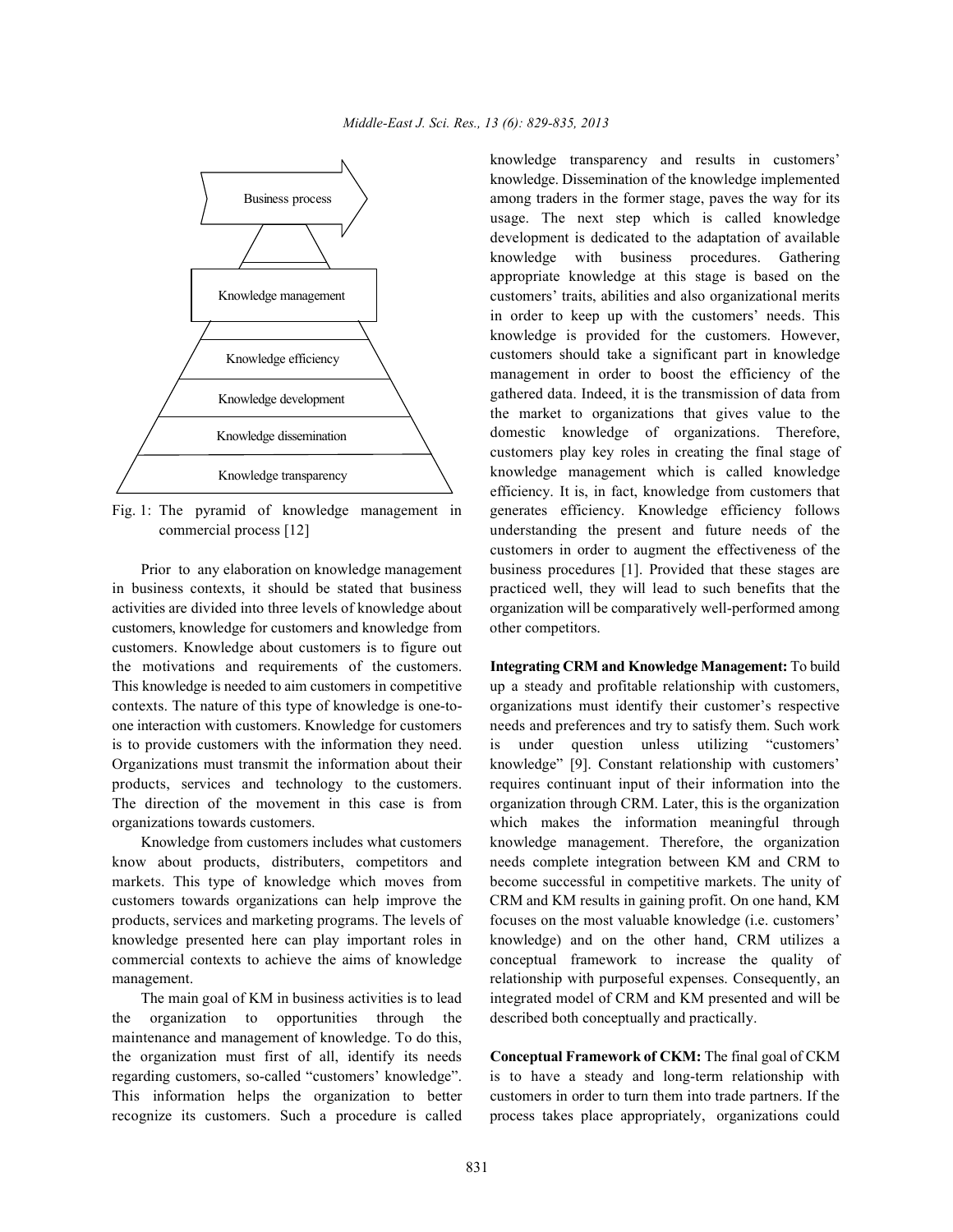increase the possibility of CKMs success is receiving Cooperation with each customer will be expanded only effective information from customers and turning it into if the results obtained from the profit analysis are positive. effective knowledge. CKM could then be divided into two Besides profit analysis, value analysis is sometimes done parts; the first is a system that can build up a relationship when the results are not positive [13]. Some customers do between the organization and customers through different not have any direct effects on the organization's profits. channels to exchange information from both sides; the In another words, there are some customers who do not second is a system that can make available information offer much direct profit to the organization due to the kind meaningful for further usage. CRM and KM are in charge of relationship and storage expenses. of the first and the second task, respectively. Such a link However, they reduce the marketing expenses for is further explained. Figure two depicts the conceptual the organization because of their position in the market. framework for CKM. CRM creates different channels They disperse the products in great scales and advertise between the organization and potential customers (see the the capabilities of the organization when they support the next section) and provides personal data such as trade mark. Their relationship is, therefore, helpful even if biographical information. Data gathered by CRM from out they do not create direct profits. That is the reason that of the organization should be clarified by KM through value analysis must be carried out after the third stage. separation, classification and encoding. In other words, Relationship with customers will be kept, in order to make data obtained through CRM from the customers is them beneficial for the organization. Good customers are elucidated in this stage through CKM via KM. In case those whose relations with the organization are clarification ends up in good knowledge, it could be long-lasting and stable. They feel a sense of commitment claimed that the organization has achieved good to the trade mark of the organization they are dealing with. knowledge about the customers, which in turn, changes These customers can help the organization expand potential customers into recognized ones within the markets, products and services.

customers can be valuable for the organization based on plans and strategies, people's tastes and possible both the organization needs and the customers' qualities. improvements which are received from valuable customers These customers will be kept in touch since their qualities as the organization becomes active in the market. match those of the ideal customers. The selection cannot This information is looked over and analyzed inside the be based on a scientific and logical procedure since the organization to be formed into useful knowledge for the gathered data about customers is limited to the commercial processes of the company. All the stages of information received from outside of the organization being a potential customer to becoming a trade partner are which is based on the market share and transactions. displayed in the conceptual framework of the CKM in Therefore, anticipations are not always correct. The Figure 2. organization can be sure of the value and profit of the customers only if they have had commercial connections **Barriers of Integrating CRM and KM:** After presenting for quite some time. Moreover, KM produces decent data the CKM model it is time to take a look at the design and about the abilities and capabilities of the organization for implementation barriers of such systems in an the customers in order to motivate them for further organization. For this purpose, in the following a case cooperation. The previous identification of the customers study is performed in order to identify such obstacles to creates useful and tangible data for them. This information further help the understanding and implementation of is transmitted through CRM and should be prepared in a CKM. way that attracts customers in competitive markets. If this stage is carried out appropriately, customers will be **Research Methodology:** A survey research is conducted appealed. Therefore, if the data gathered in the to identify the barriers of the design and implementation organization is more valuable than that of the competitors, of CKM. The research is typically practical and a they should be able to attract customers, which in turn, descriptive analytical method is used. 22 manufacturers means customers will start business with the organization. in Isfahan were surveyed as the sample of the

CRM processes, on attracted customers. This analysis is Isfahan Department of Industry and Economic Affairs done according to the established knowledge of the and a questionnaire is used for data collection.

definitely gain profits from their customers. What can transactions and benefits with each customer.

organization. The fourth stage, presents information about the In the second stage, some of the recognized changes and modifications of the market, the competitors'

The third stage is a profit analysis done in KM and current study. The manufacturers are selected by the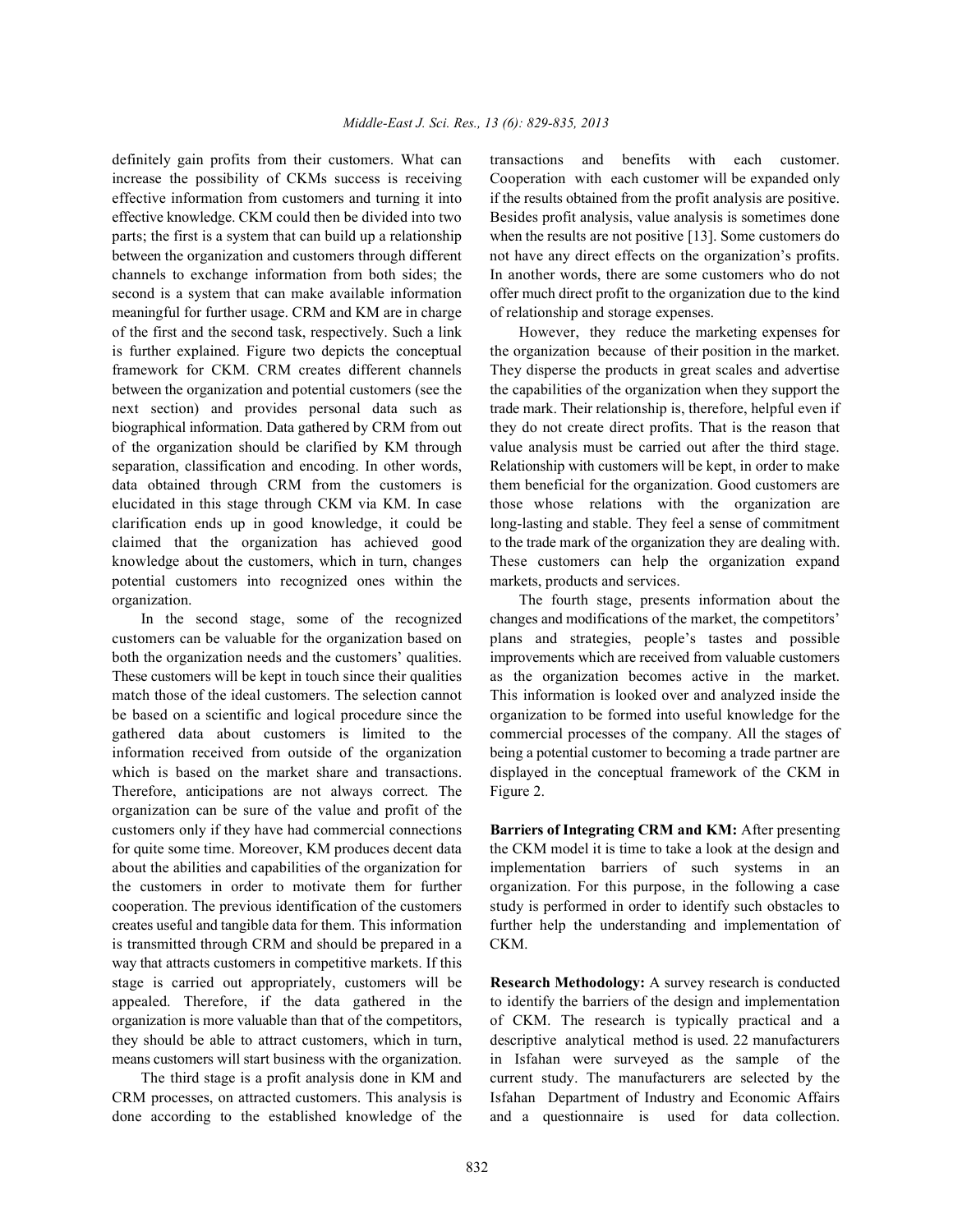

Fig. 2: The proposed conceptual framework for CKM

questions, each having five answer choices according to mentioning that 44 percent of the respondents carry out the Likert scale. The questionnaire is used to measure customer satisfaction investifations. perception of the sales and marketing managers of the 22 Table 2 depicts the percentage of the organizations selected manufacturers about the barriers of CKM. The 29 that use any type of a customer satisfaction and items questionnaire's reliability is approved by computing complaint recording system; 43 percent of them use Cronbach's alpha of 0.934. The questionnaire also questionnaires, e-mails, call centers and periodic market includes a number of questions regarding the customer research and customer surveys in order to collect satisfaction/complaint recording system used in the customer satisfaction data; and 64 percent of them collect company, the customer data collection method employed customer complaints data. It is concluded, therefore, and the technology used to analyze customer data. that about half the organizations do not usually employ The questionnaires are distributed to the participants of any customer KM methods and have not adopted any the study either through a direct encounter or through an CRM philosophy. e-mail. Out of the distributed questionnaires, 53 are Table 3 depicts the type of system used to collect the returned to the researcher with a response rate of 76%. data and Table 4 addresses the technology employed to In the following, the results are presented, analyzed and analyze these data and transform them into meaningful discussed. information.

respondents are between 35 and 44 years old and 24.8 manufactures in Isfahan province are inadequate percent of them are females. Table 1 depicts the supporting budgets, lack of senior management frequencies concerning the use of customer-oriented commitment to CKM and poor communication. KM instruments in polymeric pipe and fitting Furthermore, there are other important barriers including manufactures in Isfahan province. Overall, the findings an absence of complementary customer management show that less than half of the organizations always or skills, inefficiencies of business processes, lack of endfrequently use instruments to evaluate the external user input at the service/design stage, lack of environment and to assess and obtain knowledge from standardization and inter-departmental conflicts, apart customers. However, only about one quarter of them from the lack of cultural readiness.

The questionnaire consists of 29 multiple-choice systematically carry out market research. It is also worth

**Data Analysis and Discussion:** The majority of the important barriers of CKM in polymeric pipe and fitting When analyzing Table 5, it is seen that the most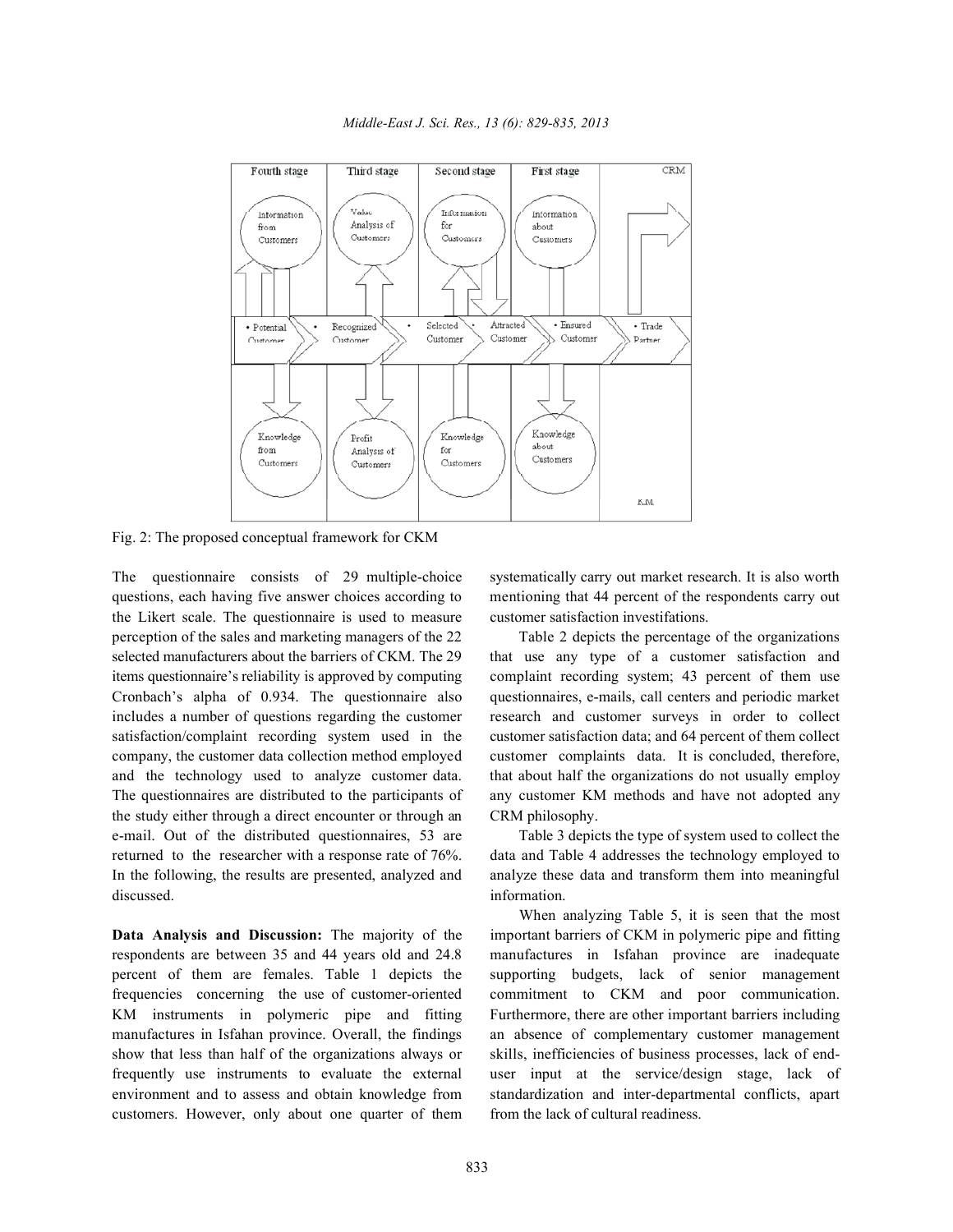## *Middle-East J. Sci. Res., 13 (6): 829-835, 2013*

| Table 1: Customer oriented instruments |  |  |  |  |
|----------------------------------------|--|--|--|--|
|----------------------------------------|--|--|--|--|

|                                                             |      |                     |               | Never/Sometimes (%) |      |      | Frequently/Always (%)                              |  |  |
|-------------------------------------------------------------|------|---------------------|---------------|---------------------|------|------|----------------------------------------------------|--|--|
| Assess customers                                            |      | 52                  |               |                     |      |      | 48                                                 |  |  |
| Carry out customer satisfaction investigation               |      | 56                  |               |                     |      |      | 44                                                 |  |  |
| Carry out market research                                   |      |                     |               | 75                  |      |      | 25                                                 |  |  |
| Obtain knowledge from customers                             |      |                     |               | 59                  |      |      | 41                                                 |  |  |
| Evaluation of external environment and markets              |      | 54                  |               |                     |      | 46   |                                                    |  |  |
| Table 2: Customer satisfaction/complaining recording system |      |                     |               |                     |      |      |                                                    |  |  |
|                                                             |      |                     |               | Yes                 |      |      | No                                                 |  |  |
| Customer satisfaction recording system                      |      |                     | 43%           |                     |      |      | 57%                                                |  |  |
| Customer complaining recording system                       |      | 64%                 |               |                     |      |      | 36%                                                |  |  |
| Table 3: Customer data collection method                    |      |                     |               |                     |      |      |                                                    |  |  |
|                                                             |      |                     | Internet      |                     |      |      | Non-Web-based market research                      |  |  |
| Customer satisfaction data collecting system                |      | 20%                 |               |                     | 80%  |      |                                                    |  |  |
| Customer complaining data collecting system                 |      | 32%                 |               |                     |      |      | 68%                                                |  |  |
| Table 4: Technology used to analyze customer data           |      |                     |               |                     |      |      |                                                    |  |  |
| Excel-Access                                                |      | Statistical package |               |                     |      |      | Outsourced to third party                          |  |  |
| 78%<br>Customer satisfaction                                |      | 18%                 |               |                     |      | 4%   |                                                    |  |  |
| Customer complaining<br>82%                                 |      | 16%                 |               |                     |      |      | 2%                                                 |  |  |
| Table 5: Barriers to CKM                                    |      |                     |               |                     |      |      |                                                    |  |  |
|                                                             |      |                     | Strongly      |                     |      |      |                                                    |  |  |
| Barriers to CKM                                             | Mean | S.D.                | Agree $(\% )$ | Agree $(\% )$       |      |      | Indifferent (%) Disagree (%) Strongly Disagree (%) |  |  |
| Inadequate supporting budgets                               | 4.03 | 0.95                | 39.0          | 34                  | 16.2 | 8.8  | 2.0                                                |  |  |
| Lack of senior management commitment to CKM                 |      | 1.17                | 31.8          | 36.4                | 13.6 | 5.7  | 6.6                                                |  |  |
| Poor communication                                          |      | 0.94                | 22.7          | 37.5                | 22.7 | 6.8  | 1.1                                                |  |  |
| An absence of complementary customer management skills      |      | 1.12                | 23.9          | 33.0                | 20.5 | 9.1  | 4.5                                                |  |  |
| Inefficiencies in business process                          |      | 1.07                | 17.0          | 39.8                | 15.9 | 17.0 | 2.3                                                |  |  |
| Lack of end-user input at service stage                     |      | 1.06                | 20.5          | 28.4                | 26.1 | 17.0 | 1.1                                                |  |  |
| A lack of standardization                                   |      | 0.92                | 12.5          | 25.0                | 36.4 | 13.6 | 0.0                                                |  |  |
| Inter-departmental conflicts                                |      | 1.15                | 10.2          | 40.9                | 21.6 | 10.2 | 9.1                                                |  |  |
| Lack of cultural readiness                                  | 2.41 | 1.08                | 1.1           | 14.8                | 27.3 | 23.9 | 22.7                                               |  |  |

CKM helps the experts use the knowledge for, from KM and CRM as a strategic process could assist the and about customers to attain their organizational goals. organizations and companies to have more customers and This is done in four stages; first, information about better products and services. If the customers reach this customers is turned into knowledge about customers; in stage and have such relations with the company, they will the second stage, the information for customers is turned be undoubtedly valuable for the organization. In other into knowledge for customers; the third stage consists of words, they will become the trade partners of the a profit analysis on attracted customers; and finally, company. information received from valuable customers is presented. In addition, findings of the case study show **REFERENCES** that inadequate supporting budgets, lack of senior management commitment to CKM and poor 1. Gebert, H., M. Geib, L. Kolbe and W. Brenner, 2003. communication were the barriers to the design and Knowledge-enabled customer relationship implementation of CKM. management: Integrating customer relationship

traditionally a means of communication with customers Journal of Knowledge Management, 7(5): 107-123.

**CONCLUSIONS** through different channels, there seems a lack of research The proposed model in this article for appreciation of knowledge from customers. The integrated approach of on the most important source of information, i.e.

Literature review shows that while CRM has been management and knowledge management concepts.